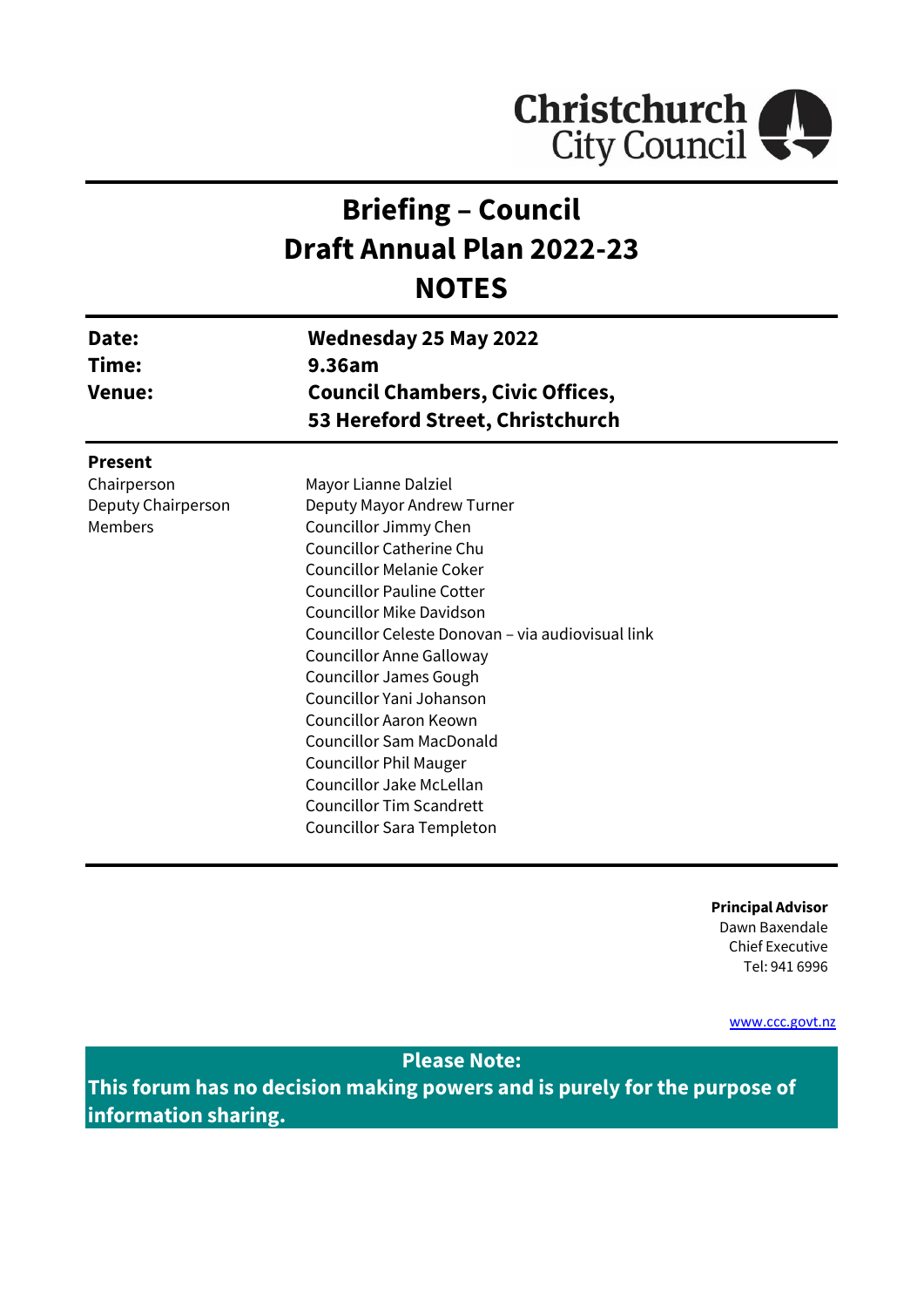

# **1. Apologies Ngā Whakapāha**

Apologies for lateness were received from Councillors Catherine Chu and James Gough.

# **2. Declarations of Interest Ngā Whakapuaki Aronga**

There were no declarations of interest recorded.

# **3. Draft Annual Plan 2022-23**

*Secretarial Note: This forum had no decision-making powers and was purely for the purpose of information sharing. The briefing was livestreamed and is available to view at the following link:<https://councillive.ccc.govt.nz/video/10958>*

- 1.1 The purpose of the briefing was to provide Councillors with the opportunity to discuss and provide guidance in an open setting on the preparation for the final Annual Plan 2022-23, currently in draft form.
- 1.2 Council Officers spoke to the Power Point (**Attachment A**), seeking feedback and guidance from the Council on matters to inform the preparation of the final Annual Plan (draft).
- 1.3 Guidance only was provided to assist Officers with preparing the final Annual Plan and no decisions were made. The decision to adopt the final Annual Plan and standalone consultations will be made on 21 June 2022.

# **Community consultation and residents' survey**

- 1.4 Officers commenced with a presentation on the thematic analysis of submissions and a high level overview of the themes raised in submissions and during hearings.
- 1.5 A subsequent error was identified around the number of submissions for the Milns/Sparks/Sutherlands Intersection. The original reported number of 55 submissions should read 90. This has been amended in an updated version of the thematic analysis (**Attachment B**).

# **Financial parameters**

1.6 Officers provided an update on inflation, interest rates, rating growth, risks and operation changes since the draft Annual Plan.

# **Guidance provided on operational changes following submissions**

- 1.7 Councillors provided guidance on items raised through submissions in regards to operational changes. The Power Point presentation provides further information on each item, including proposals that were not supported.
- 1.8 The following guidance was provided on proposals supported for inclusion in preparing the final Annual Plan (draft):
	- 1.8.1 **Governors Bay Jetty**  providing \$815,0000 of capital funds.
		- Recommended by Officers and supported by Council.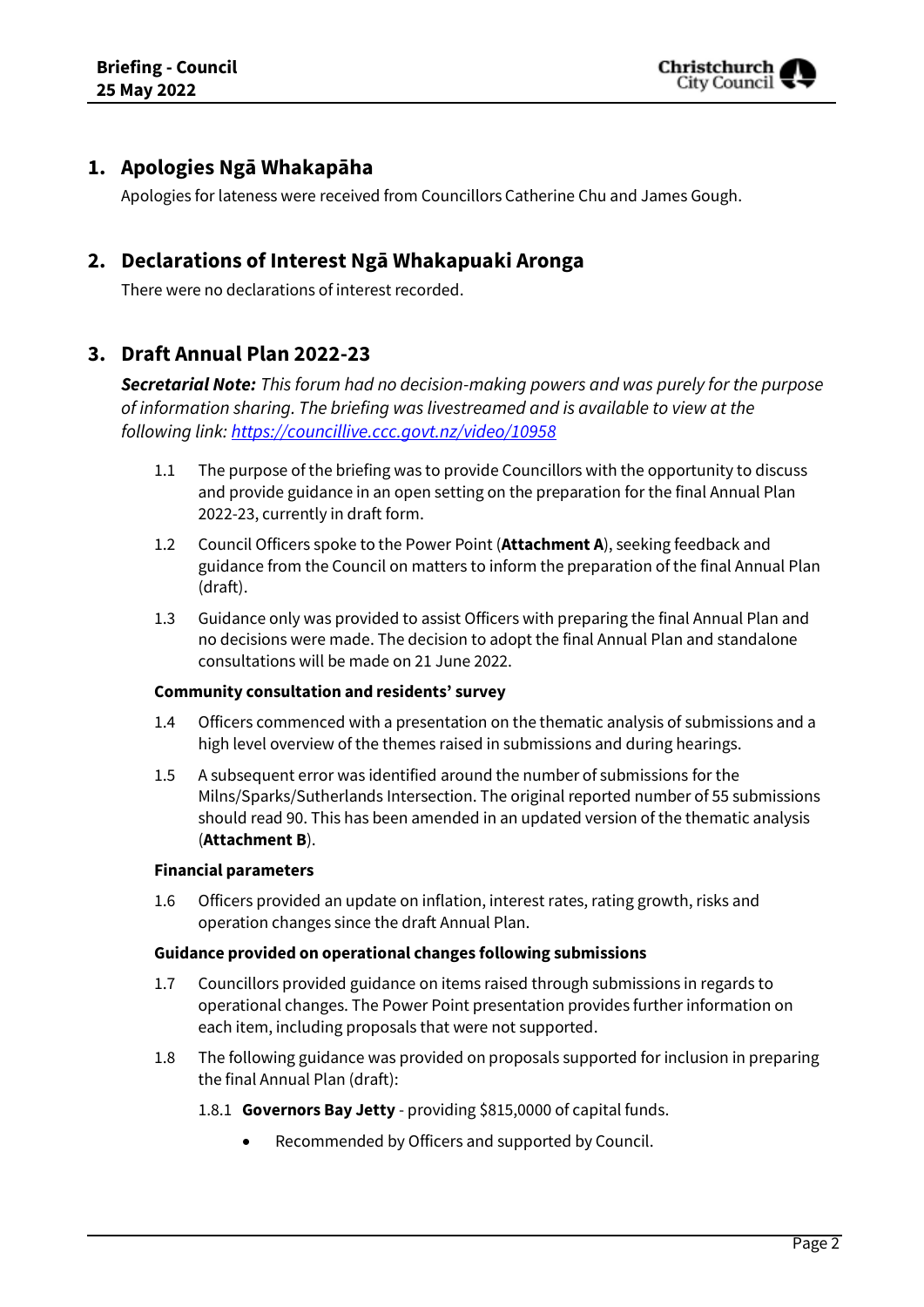- 1.8.2 **Akaroa Museum**  providing \$10,000 in operational funds
	- Recommended by Officers and supported by the Council.
- 1.8.3 **Library book hold fees**  removal of the \$3 hold fee.
	- Not recommended by Officers.
	- The Council requested Officers to investigate the possibility of reducing the hold fee to \$2. Officers also advised a remission may be available for rural areas.
- 1.8.4 **Waterways Quality and Compliance**  additional resource of \$500,000 for education and enforcement activities.
	- Not recommended by Officers.
	- The Council requested for Officers to provide advice on whether \$250,000 could be made available for education and enforcement. Officers advised that \$250,000 would fund one officer and education initiatives including collateral and ongoing workshops. This was supported by the Council.
- 1.8.5 **Edgeware Pool** proposed capital grant for Edgeware Pool.
	- Recommended by Officers noting there was nothing in submissions that would recommend a change to the draft Annual Plan.
	- Supported by the Council.

# 1.9 **Guidance provided on the capital programme**

- 1.9.1 Officers provided an update regarding the capital programme including changes since the draft Annual Plan and delivery scenarios for each delivery unit, as noted below.
- 1.9.2 Officers provided recommendations and sought guidance from the Council on the overall budget for financial year 2023 for each delivery unit and on Community Board and submitters feedback. Further details on each item can be found in the Power Point presentation.

# **Transport, solid waste and resource recovery**

- Officers recommended, no change to financial year (FY) 23 draft Annual Plan budget of \$159.0m. + \$5.5m for Halswell Road extension FY 24 and + \$1.8m for Barrys Bay Landfill remediation FY 24.
- Officers' recommendations supported by the Council.

#### **Three Waters**

- Officers recommended no change to the FY23 draft Annual Plan budget of \$190.1m.
- The Council required further information before providing guidance on this matter.

# **Communities and Citizens**

- Officers recommended a re-phase budget of the Performing Arts Precinct (currently \$16.3m reduce to \$13.9m (-\$2.4m) and to retain the balance of the draft Annual Plan at \$40m. Officers recommended a FY23 budget of \$53.9m.
- Officers' recommendations supported by the Council.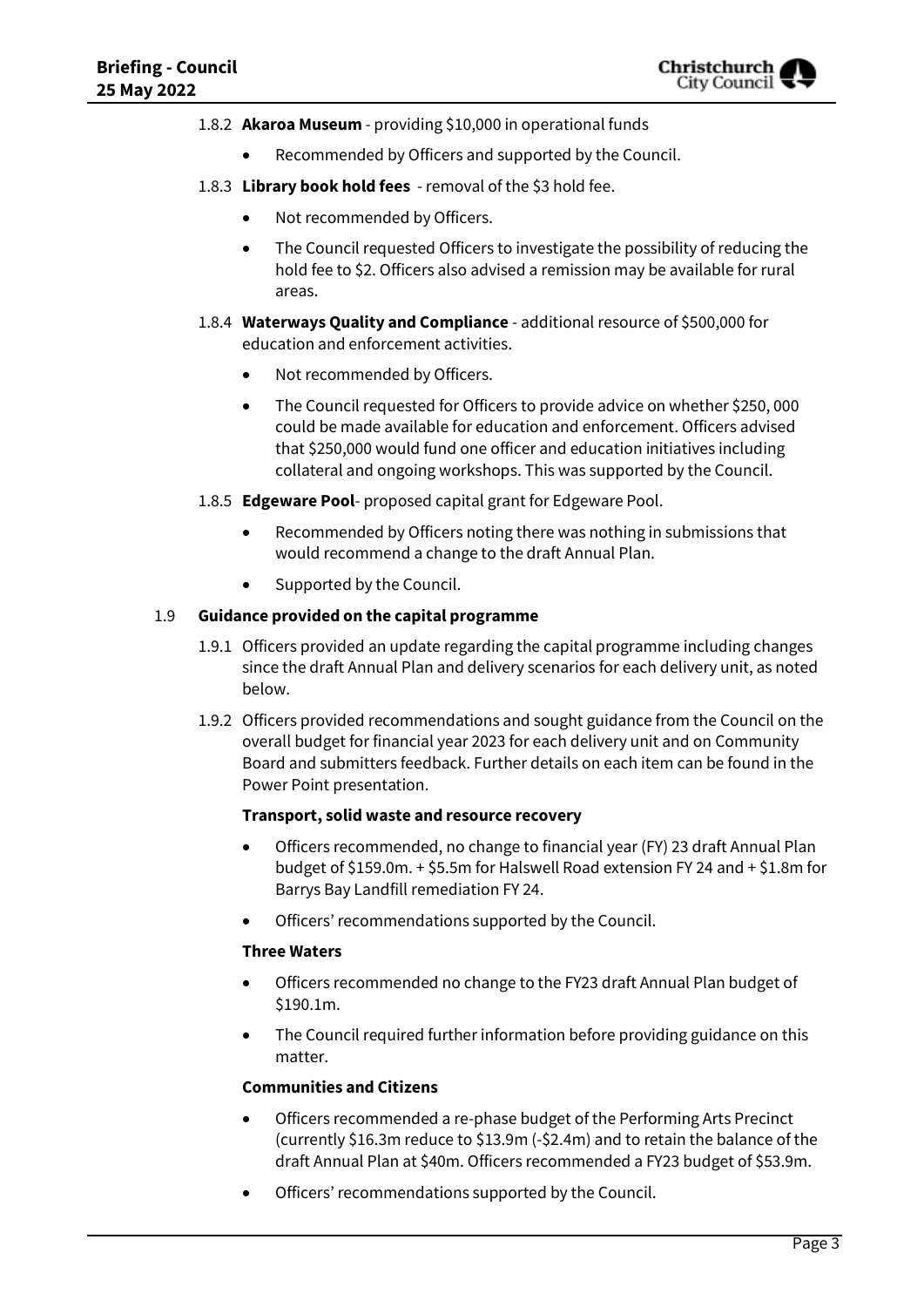#### **Parks, Heritage and Coastal Environment**

- Officers recommended a decrease of the FY23 draft annual plan by \$3.6m (defer \$4.5m and add \$0.5m for Takapūneke and \$0.4m for Coronation Reserve). Officers recommended a FY23 budget of \$36.5m.
- Officers' recommendations supported by the Council.

#### **Digital, Facilities and Other**

- Officers recommended to retain the balance of the draft annual plan at \$45.3m.
- Officers' recommendations supported by the Council.

#### **Other requests from Councillors**

- Central City Shuttle proposal The Mayor agreed to write to Environment Canterbury for further discussions on the central city shuttle proposal (including Waka Kotahi, Christchurch NZ and the Central City Business Association).
- Flood Protection at Le Bons Bay The Council requested for Officers to ensure ongoing discussions with Environment Canterbury occur and to provide updates to the submitters on this matter.
- Takapūneke Reserve The Council requested for a potential resolution to be included regarding a comprehensive joint approach/report with the Rūnanga for making this a National Reserve.
- Tree Canopy There was a request for further information to be provided regarding a mechanism for property owners to protect trees on their property.
- 1.10 **Standalone consultations -** Alongside the draft Annual Plan, the Council also consulted on the proposals listed below which were considered as part of this process.
- 1.11 Officers provided an overview of each consultation process, key themes raised in submissions and advice on the issues raised. Further information is provided in the Power Point presentation.
- 1.12 Officers provided a recommendation on how to proceed with each consultations and sought guidance from the Council. As noted above no decisions were made, the final decision on each proposal will be made on 21 June 2022.
	- 1.12.1**Vacant central city land** A new general rate differential and remission
		- Officers recommended to proceed as proposed but with an additional remission covering consenting delays.
		- Officer recommendations were supported by the Council.

# 1.12.2**Maori Freehold land remission policy**

- Officers recommended to proceed as proposed, with some changes to wording pending further discussions with mana whenua.
- Officers' recommendations were supported by the Council.

#### 1.12.3**Waste minimisation rate opt out**

 Officers recommended to proceed as proposed, and to include an interim arrangement to allow financial opt out from the red bin kerbside collection